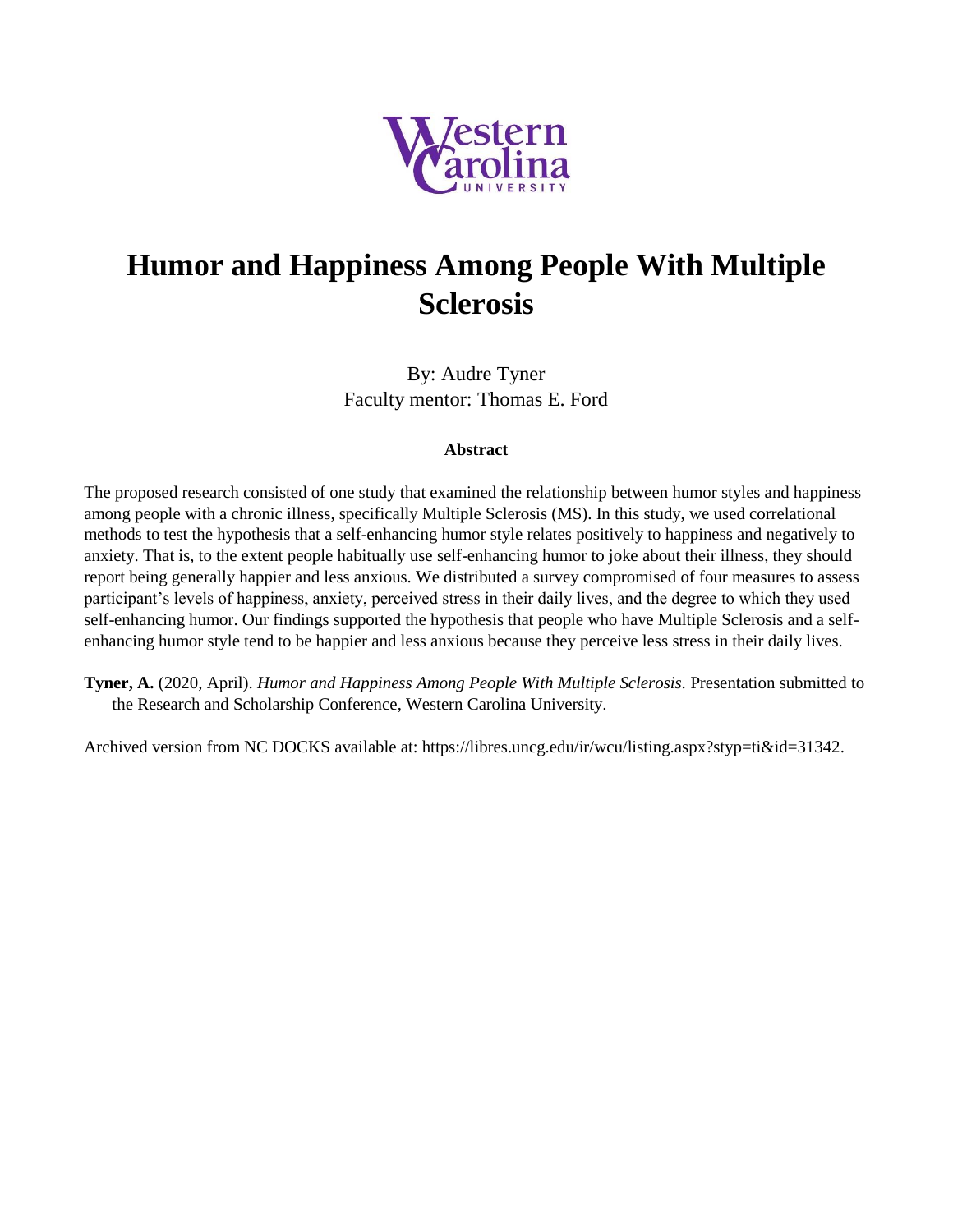

# HUMOR AND HAPPINESS AMONG PEOPLE WITH MULTIPLE SCLEROSIS

Audre Tyner &

Thomas E. Ford, PhD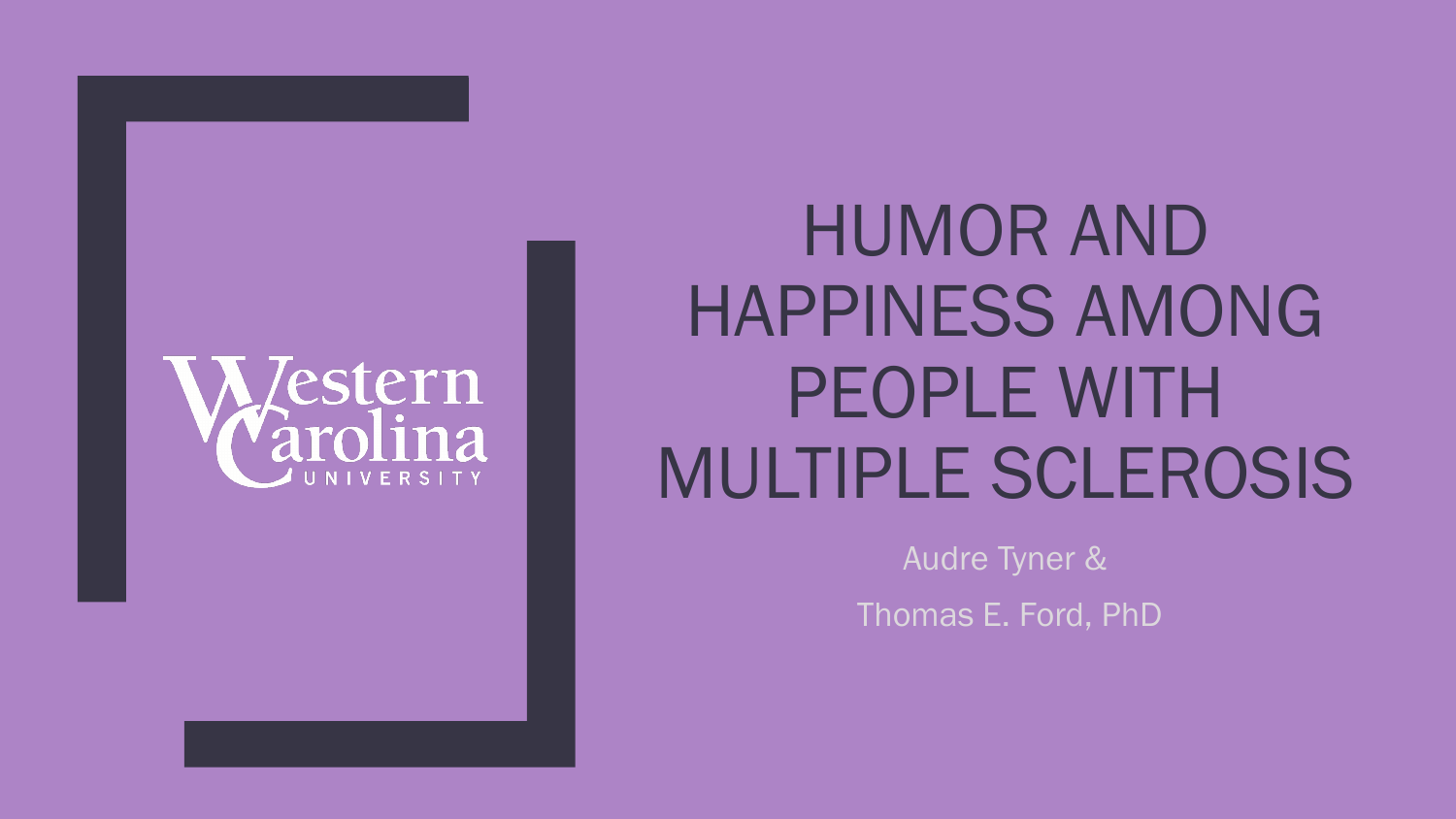

# Multiple **Sclerosis**

- Multiple Sclerosis (MS) is a chronic autoimmune disease that affects the body's central nervous system.
- Approximately 2 million people are affected worldwide
	- *Approximately 1 million in the US alone*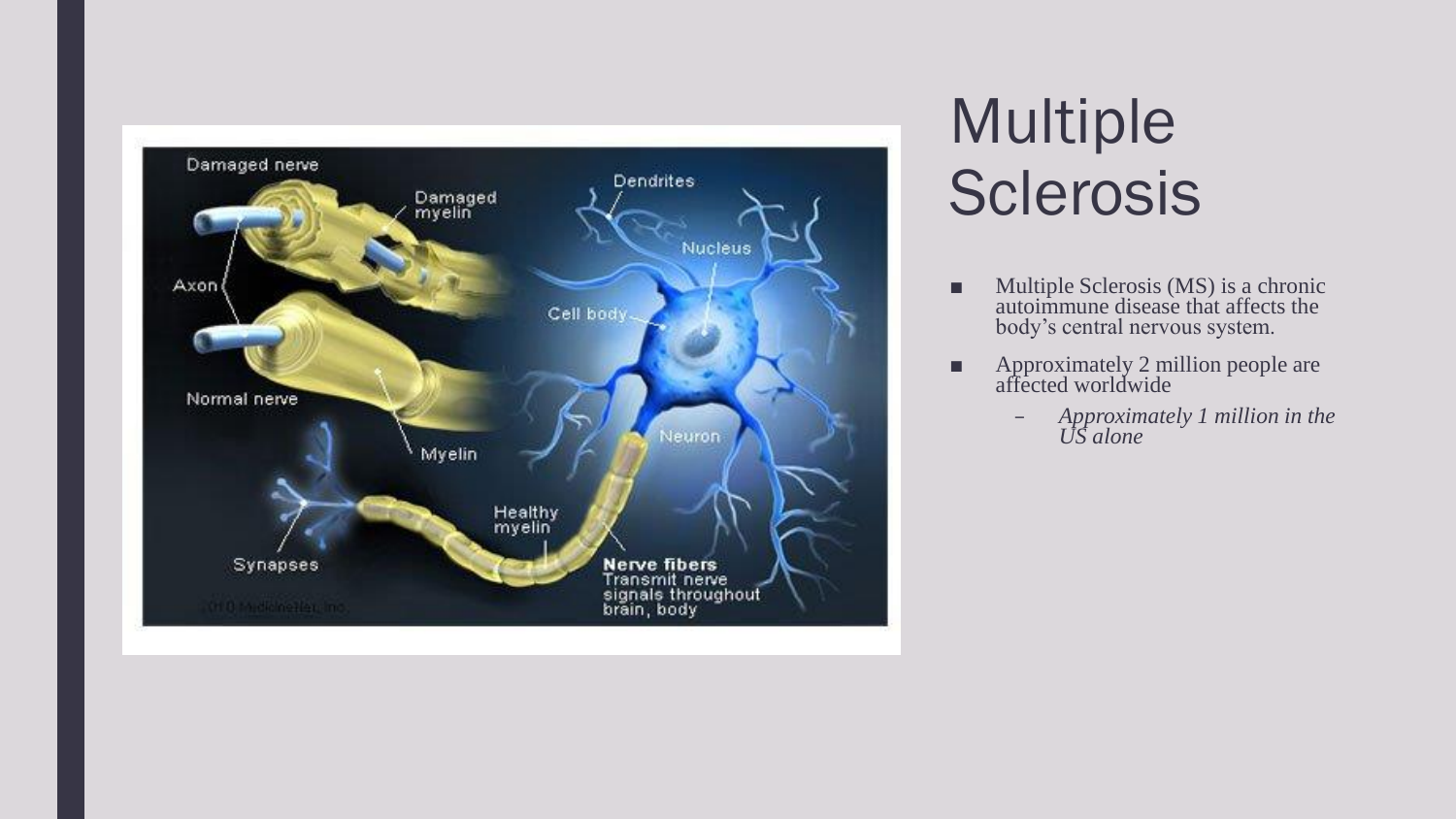

# Physical Symptoms

- Ranges in severity and form:
	- *Vision problems*
		- Blurry vision to double vision
	- *Impaired mobility*
		- Loss of independence that affects overall QoL
	- *Communication challenges* 
		- Lack of intelligibility
		- **Stuttering**
		- Loss of control coordinating breathing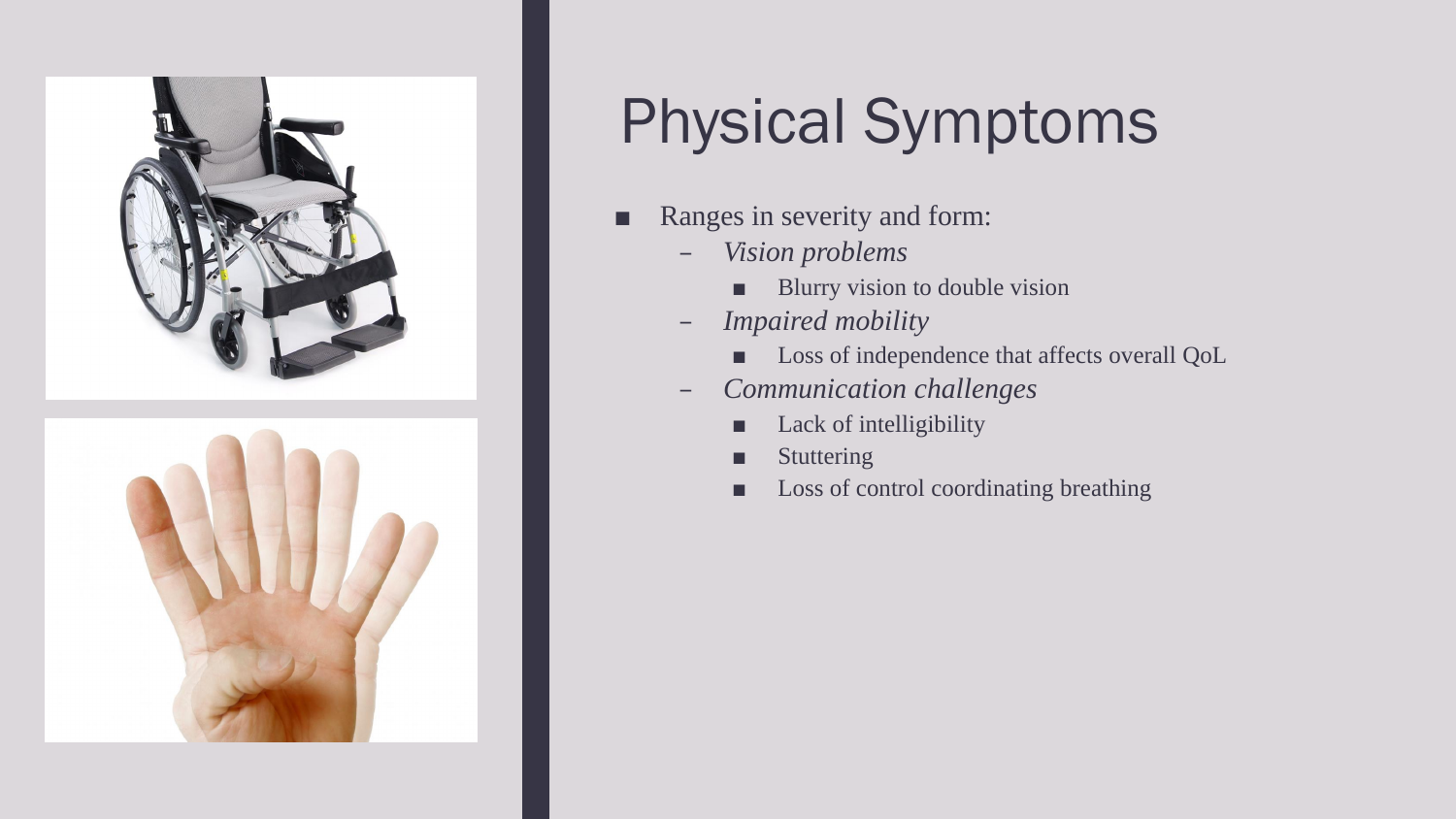# Psychological **Stressors**

- Increased anxiety
- Decreased happiness

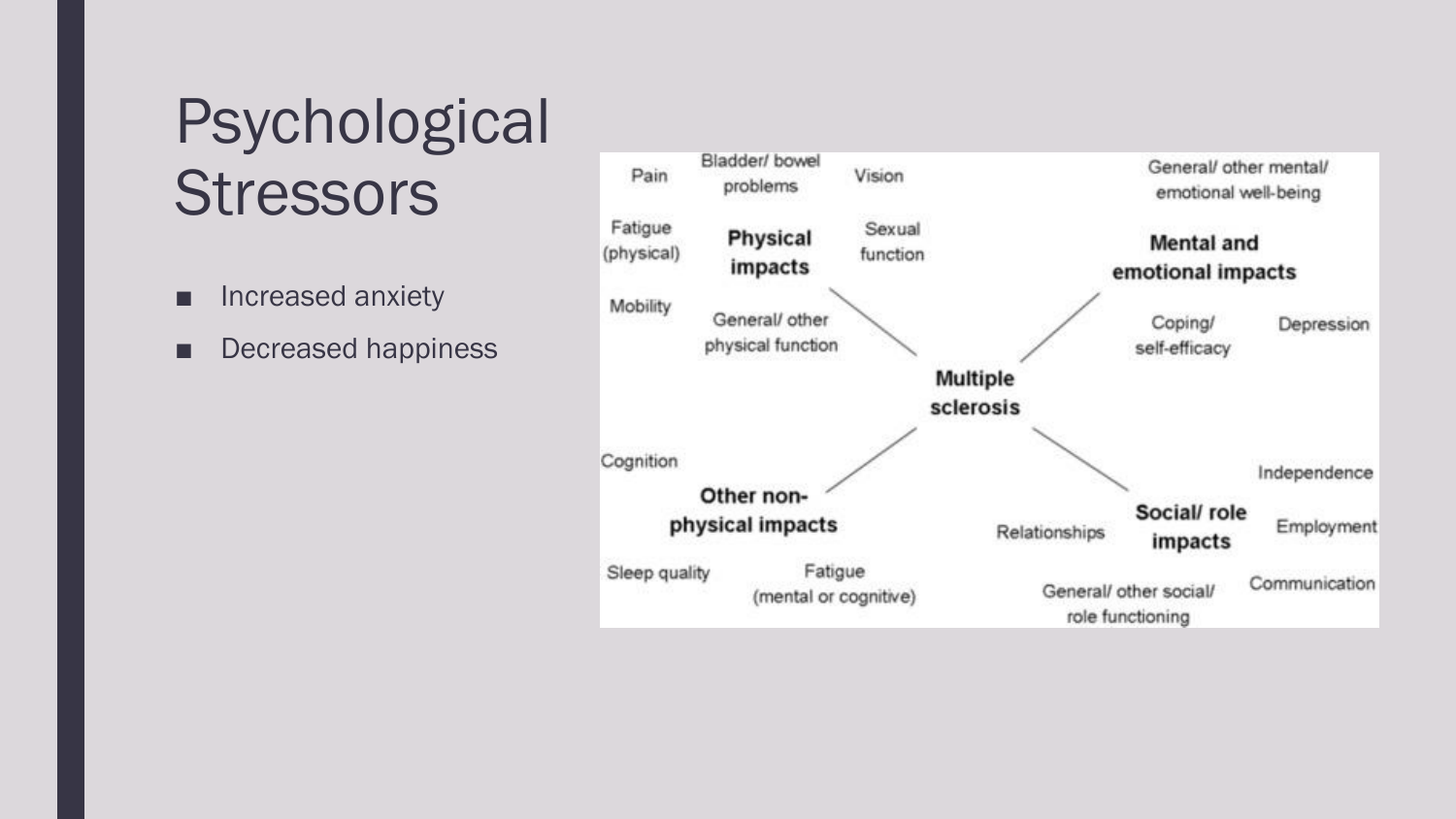# **Central Questions**

- How do people cope with stressors of MS?
- Why do some people seem to cope better than others?
- Do some people carry with them something in their psychology that buffers them from the harmful effects of MS symptoms?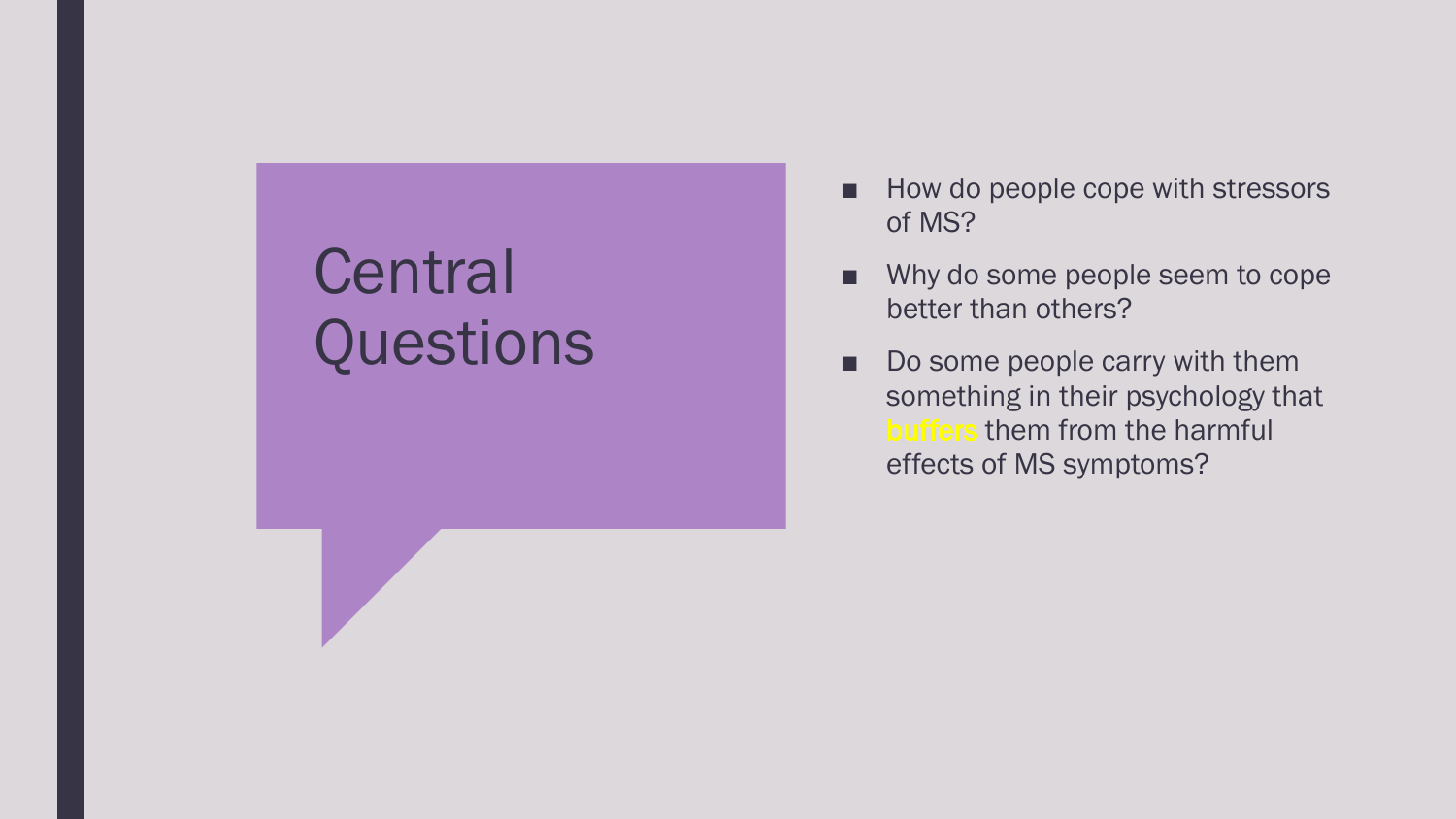# HUMOR STYLES

MARTIN ET AL. 2003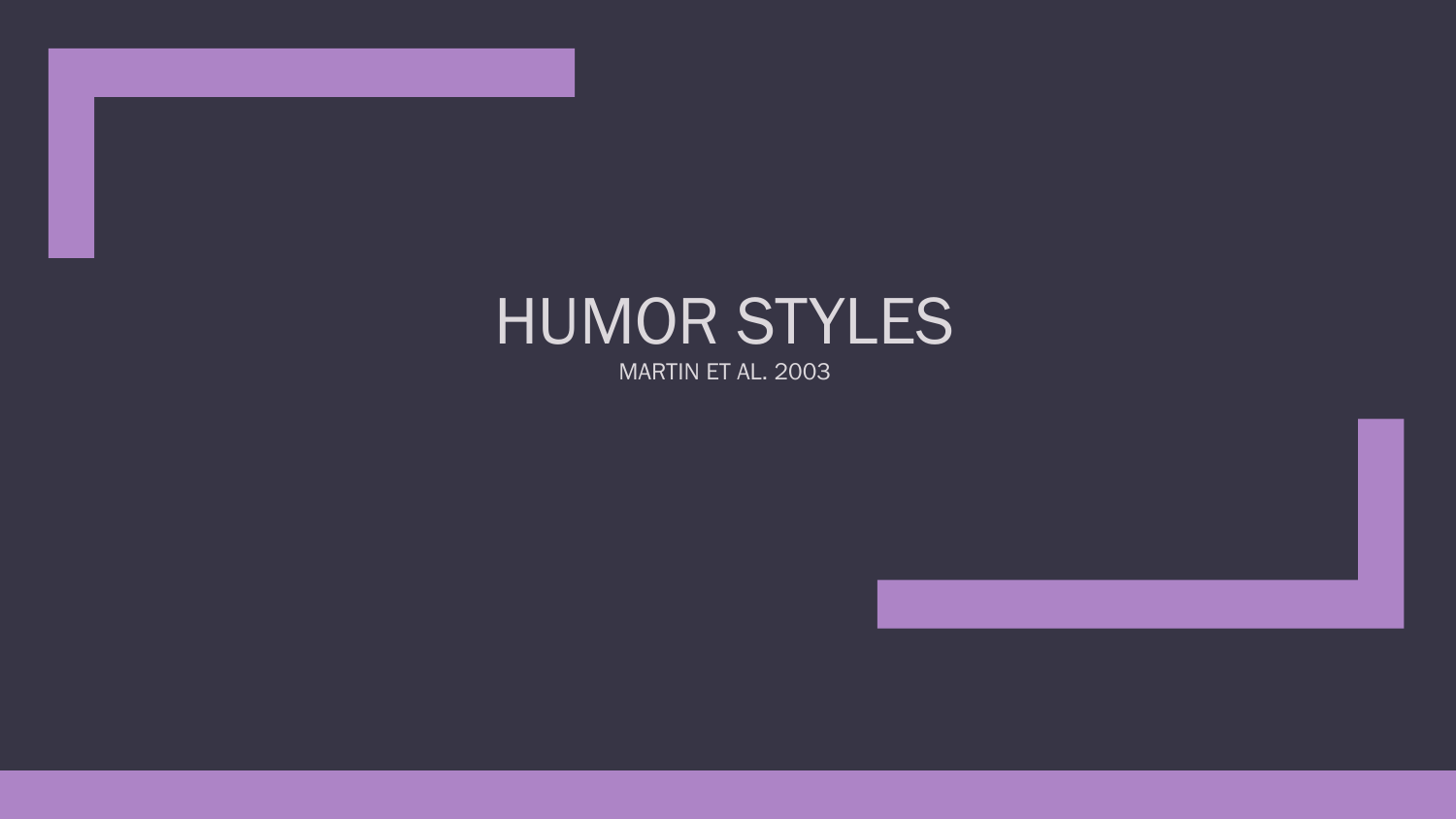# Humor Styles (Martin et al. 2003)

- Aggressive
	- *Humor that puts others down in order to raise one's own social acceptance*
- Affiliative
	- *Humor that is good-willed*
	- *Meant to raise social acceptance by making others laugh*
- Self-defeating
	- *Negative humor*
	- *Places oneself as the "butt" of the joke*
- Self-enhancing
	- *Humor that allows one to laugh at themselves in a positive way*
	- *Trivializes a negative situation, i.e. MS*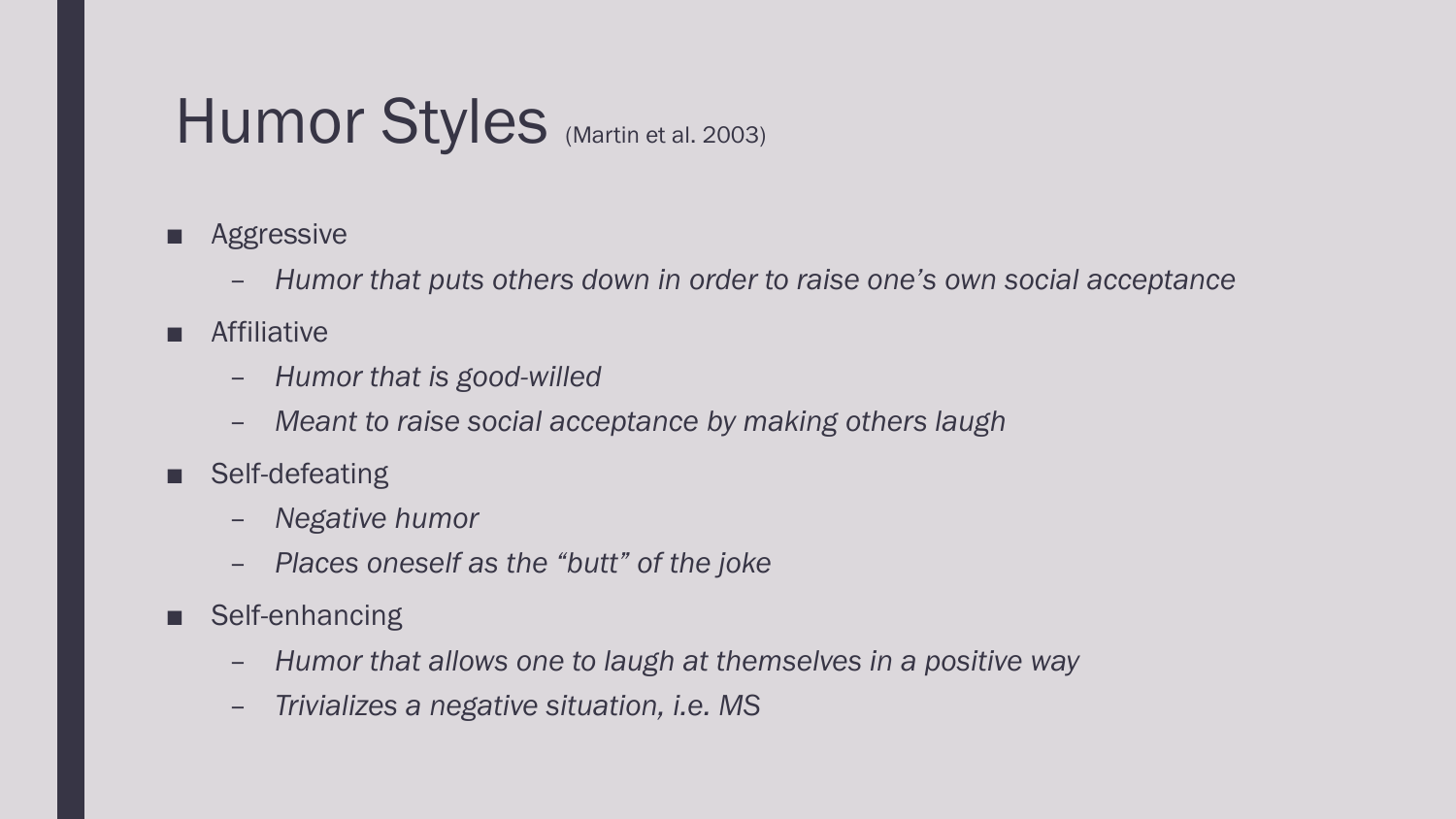## Previous Research

- Fritz, H. L., Russek, L. N., & Dillon, M. M. (2017)
	- *Humor use moderates the relation of stressful life events with psychological distress.*
- Fritz and colleagues designed a 3-part study to examine the relationship of SEH and anxiety among patients with fibromyalgia
	- *1: A correlational study*
	- *2: A diary study*
	- *3: An experiment with humor manipulation*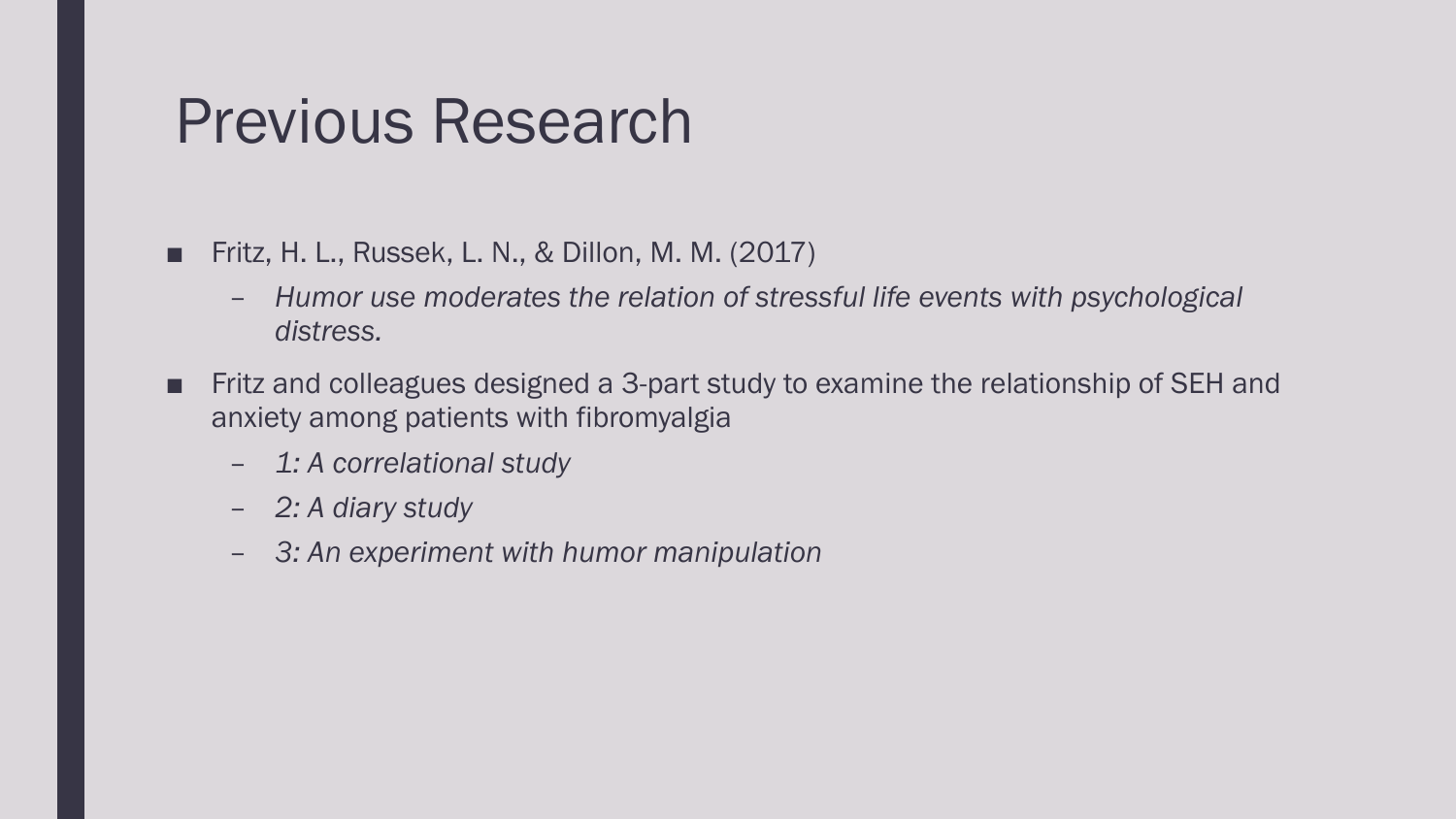

Hypothesis 1: MS patients who have a self-enhancing humor style are happier because they perceive less MS related stress in their daily lives



Hypothesis 2: MS patients who have a self-enhancing humor style are less anxious because they perceive less MS related stress in their daily lives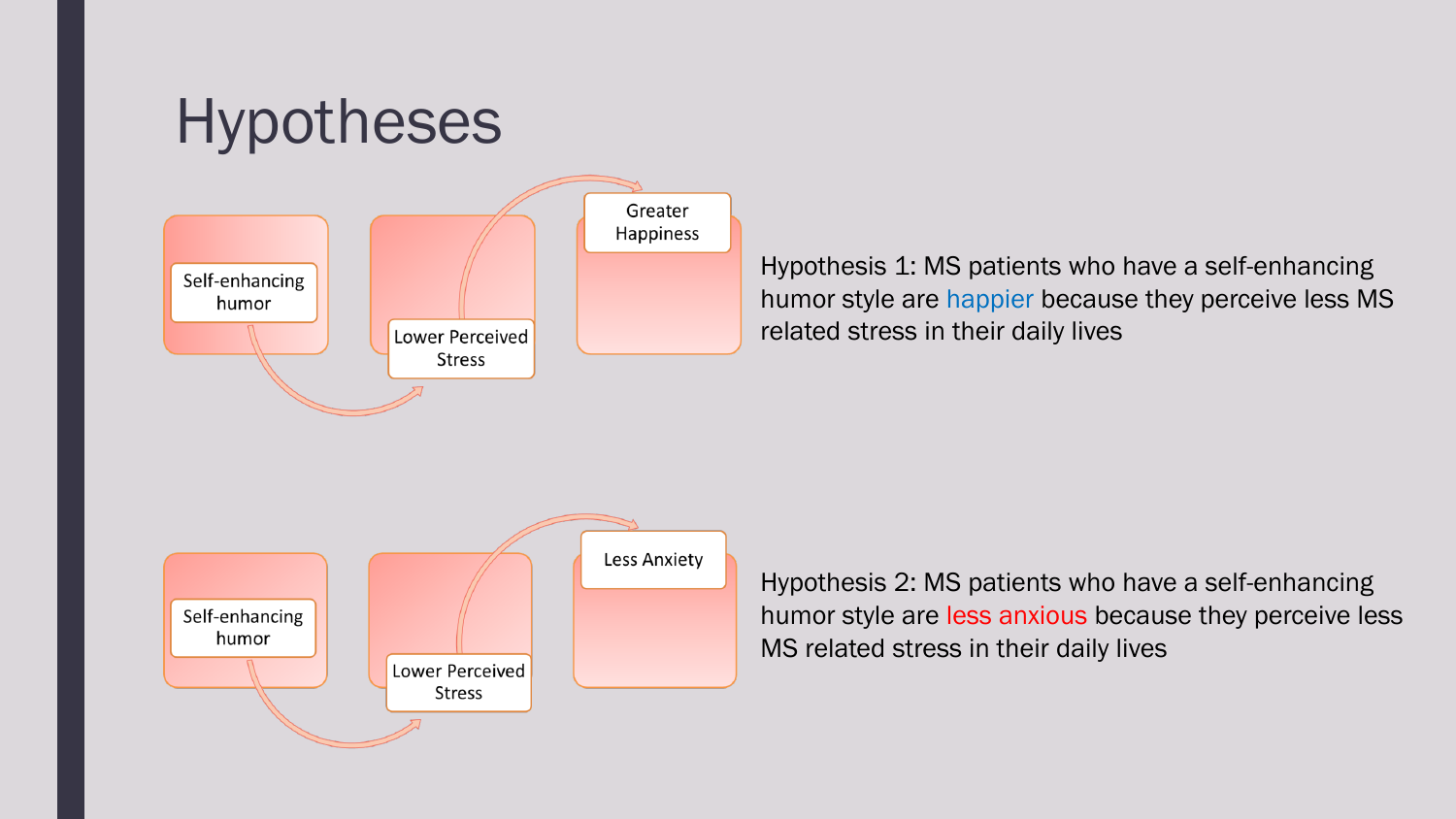## Method



### **Participants**

Recruited from MultipleSclerosis.net

•All participants participated anonymously



#### Procedure and Measures

Participants then completed four psychological measures:

- •The Humor Styles Questionnaire (HSQ) to measure SEH
- •The Oxford Happiness Questionnaire (OHQ) to measure happiness
- •The State Trait Anxiety Inventory (STAI) to measure anxiety
- •The Perceived Stress Scale (PSS) to measure perceived stress in daily life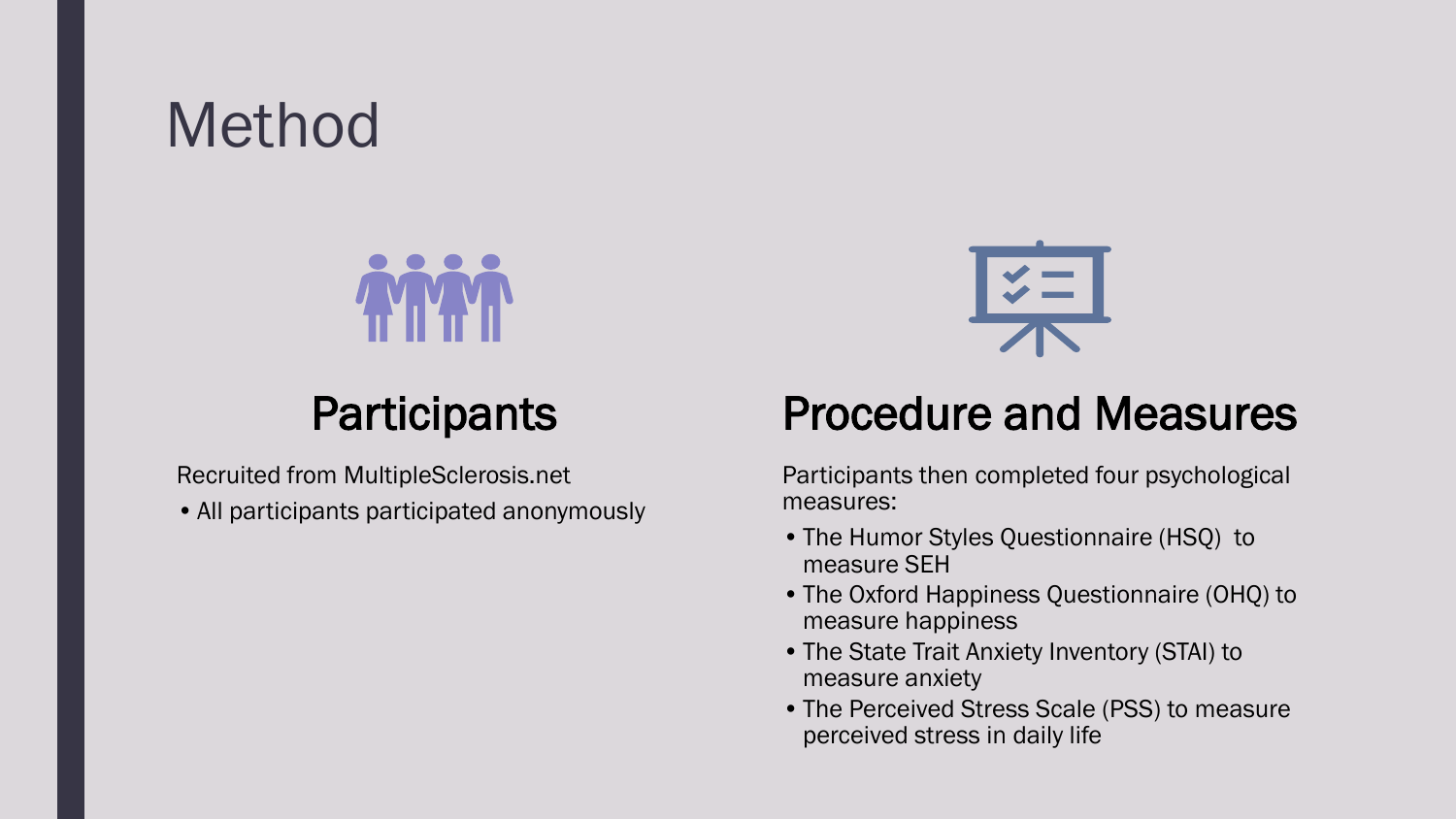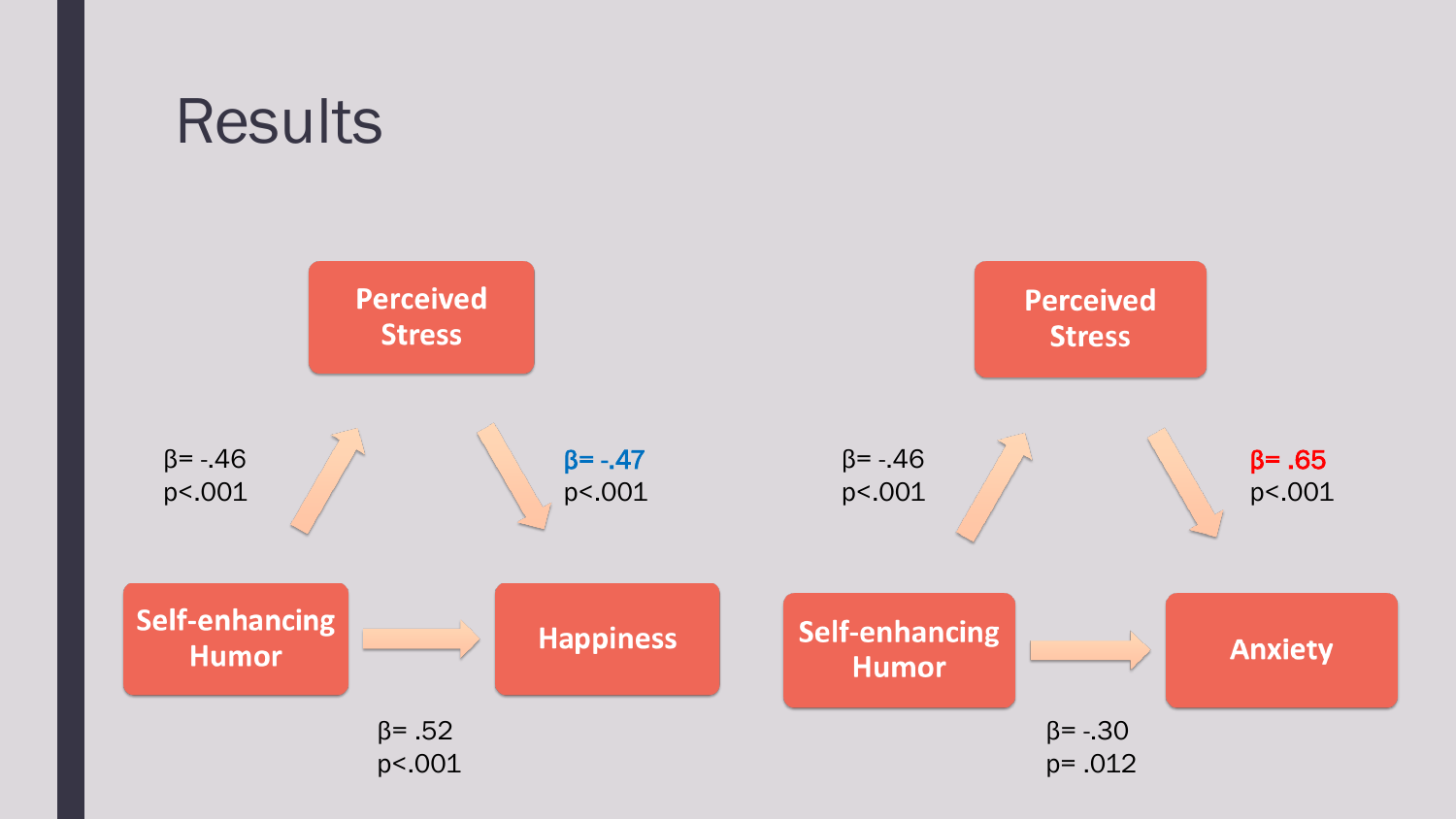### What We've Learned

MS patients who have a self-enhancing humor style are happier and less anxious *because* they perceive less stress in their everyday lives.

Self-enhancing humor style acts as a buffer to protect against the stressors of every life that make people anxious and unhappy.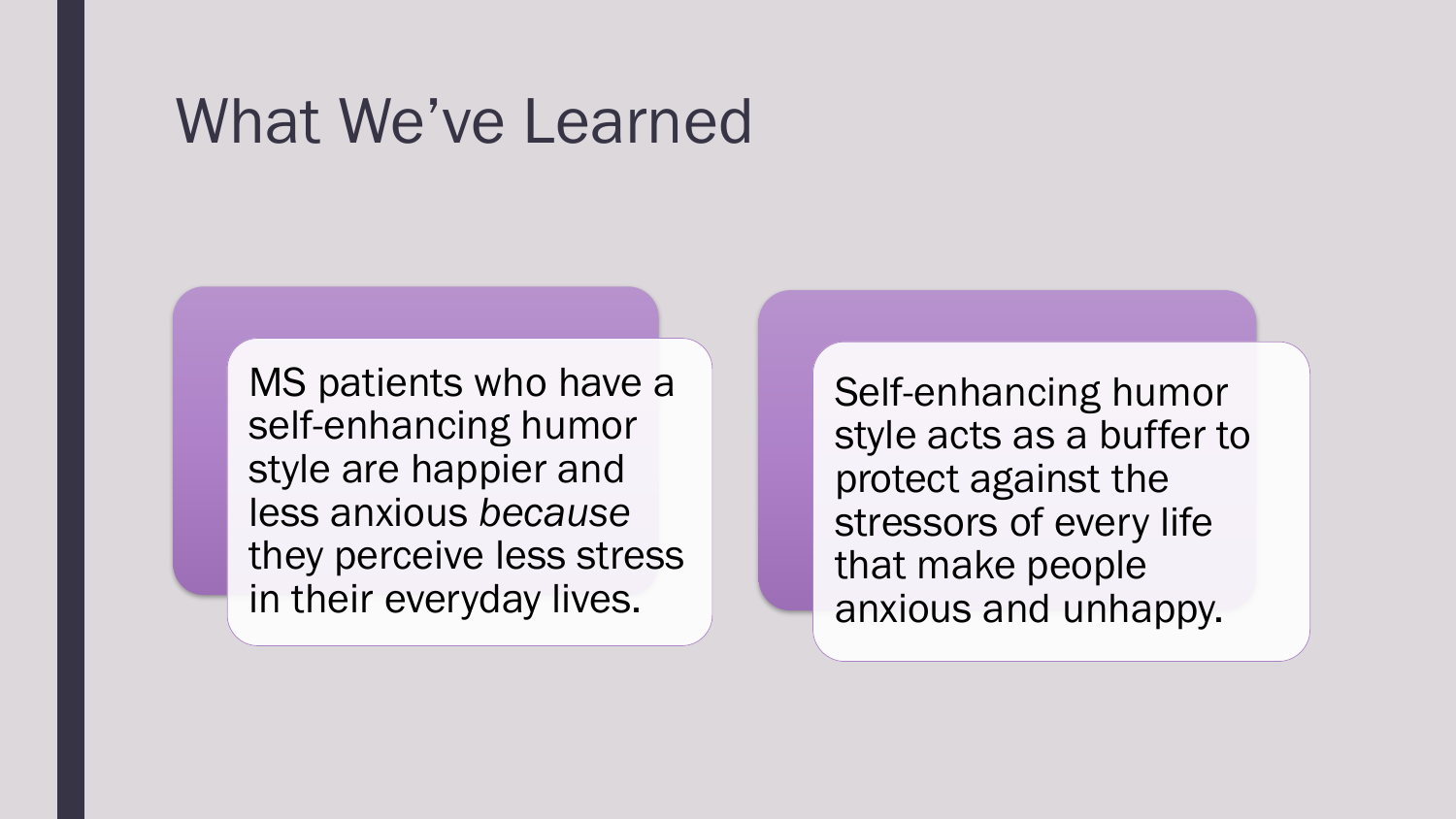### Present Research

#### Study 2

•*An observational study of the use of humor in daily life*

### Study 3

•*An experimental design that will require participants to use SEH and then think about their MS*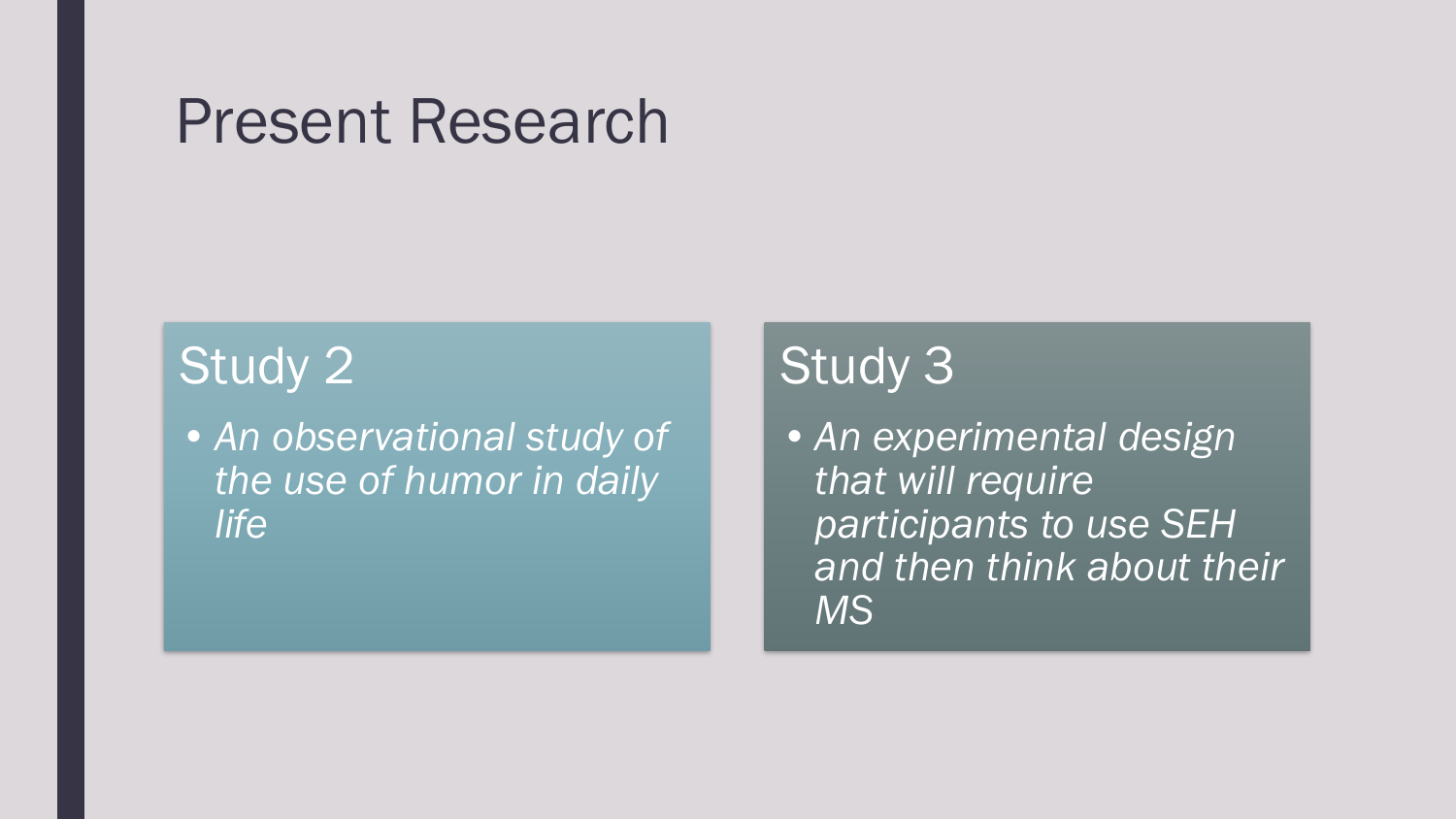# The Hope for the Future





An EEG study that assesses overall brain activation while participants view SEH

A cognitive therapy that targets the use of SEH as a coping mechanism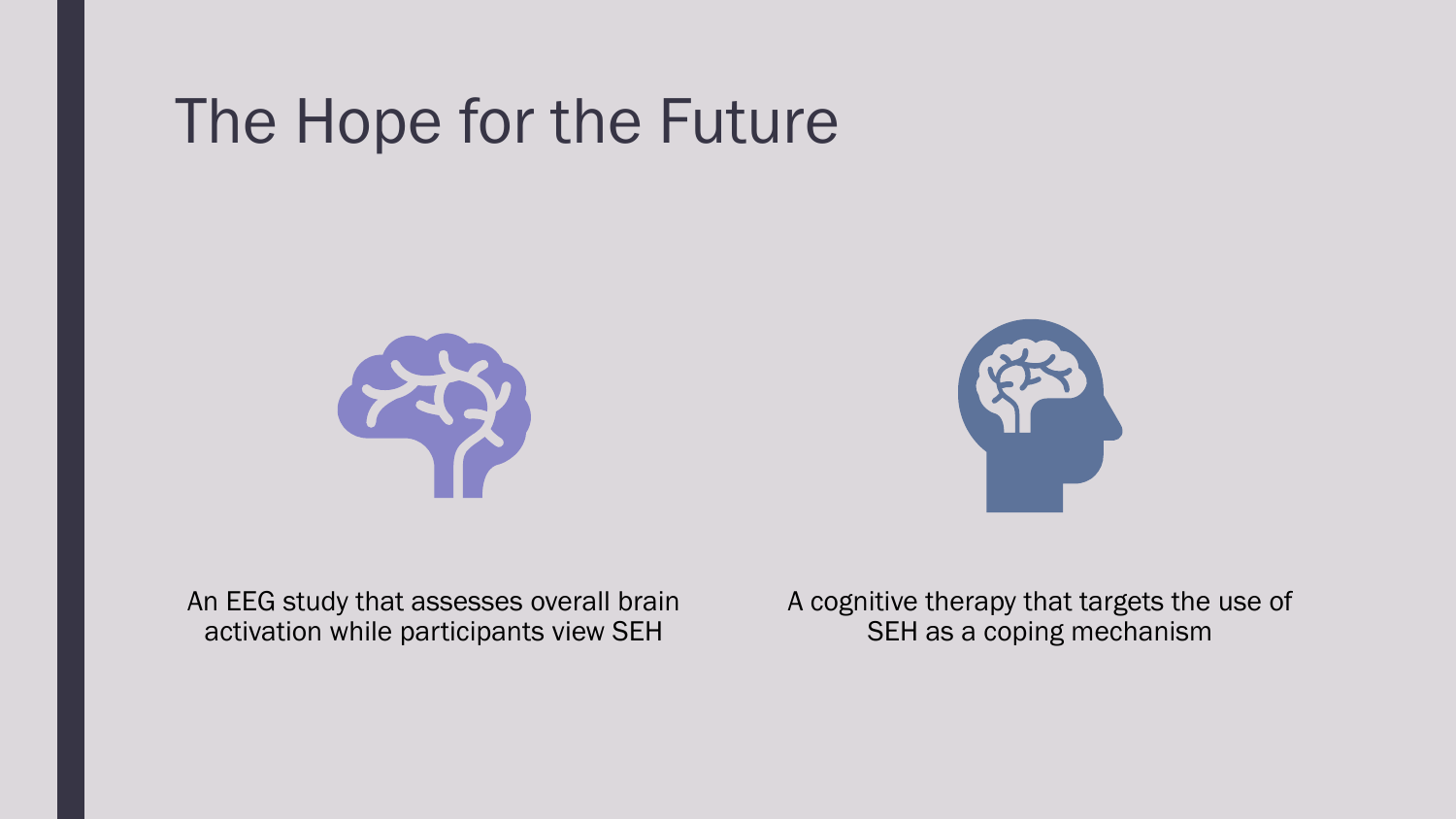# Broader Impact: Why does it matter?

- Health is more than just physical well-being
- It is also mental well-being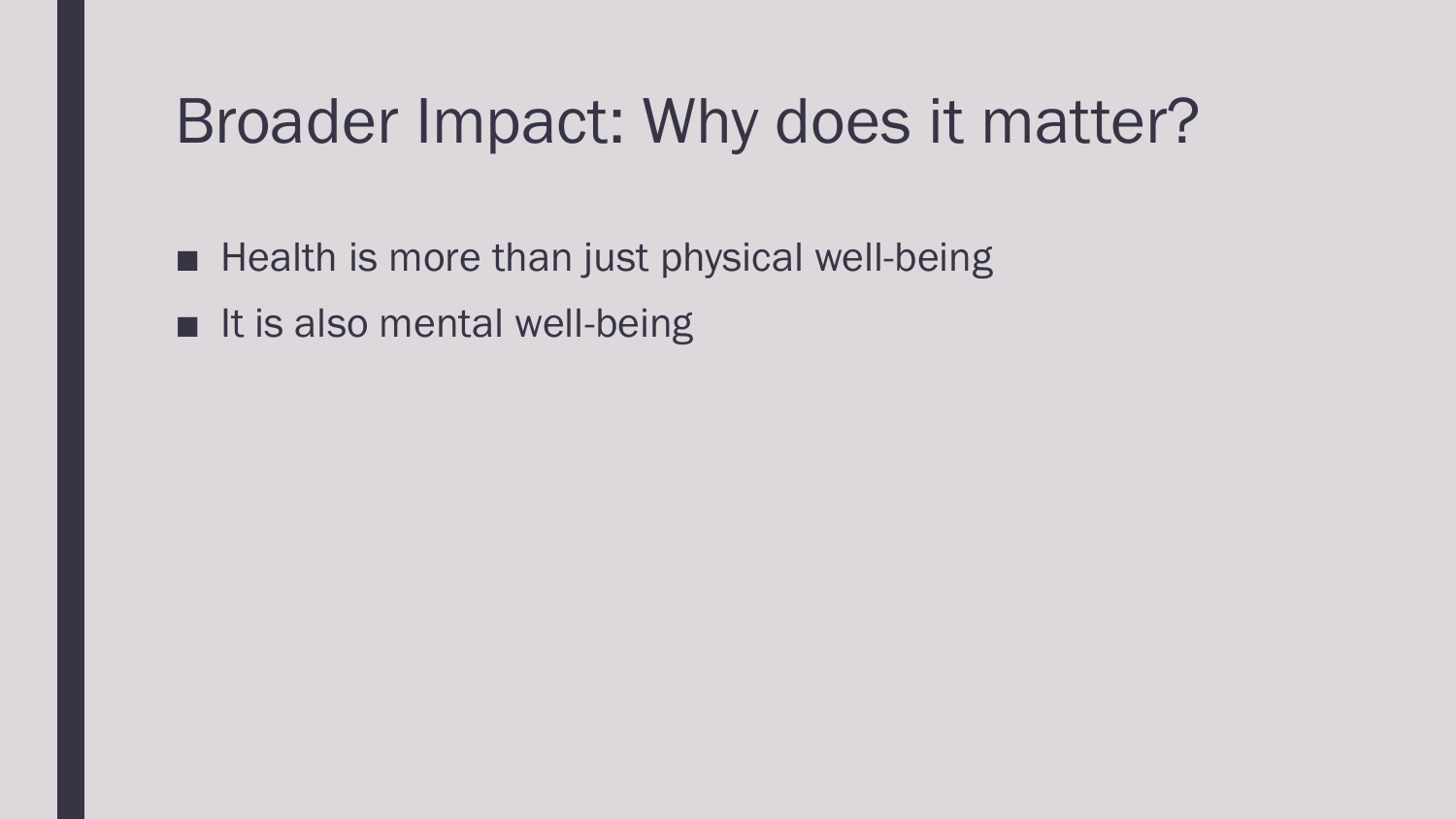# Acknowledgments

- Western Carolina University Office of the Provost
- Summer Undergraduate Research Program



- Honors College
- Shelby Comito and team from MultipleSclerosis.net